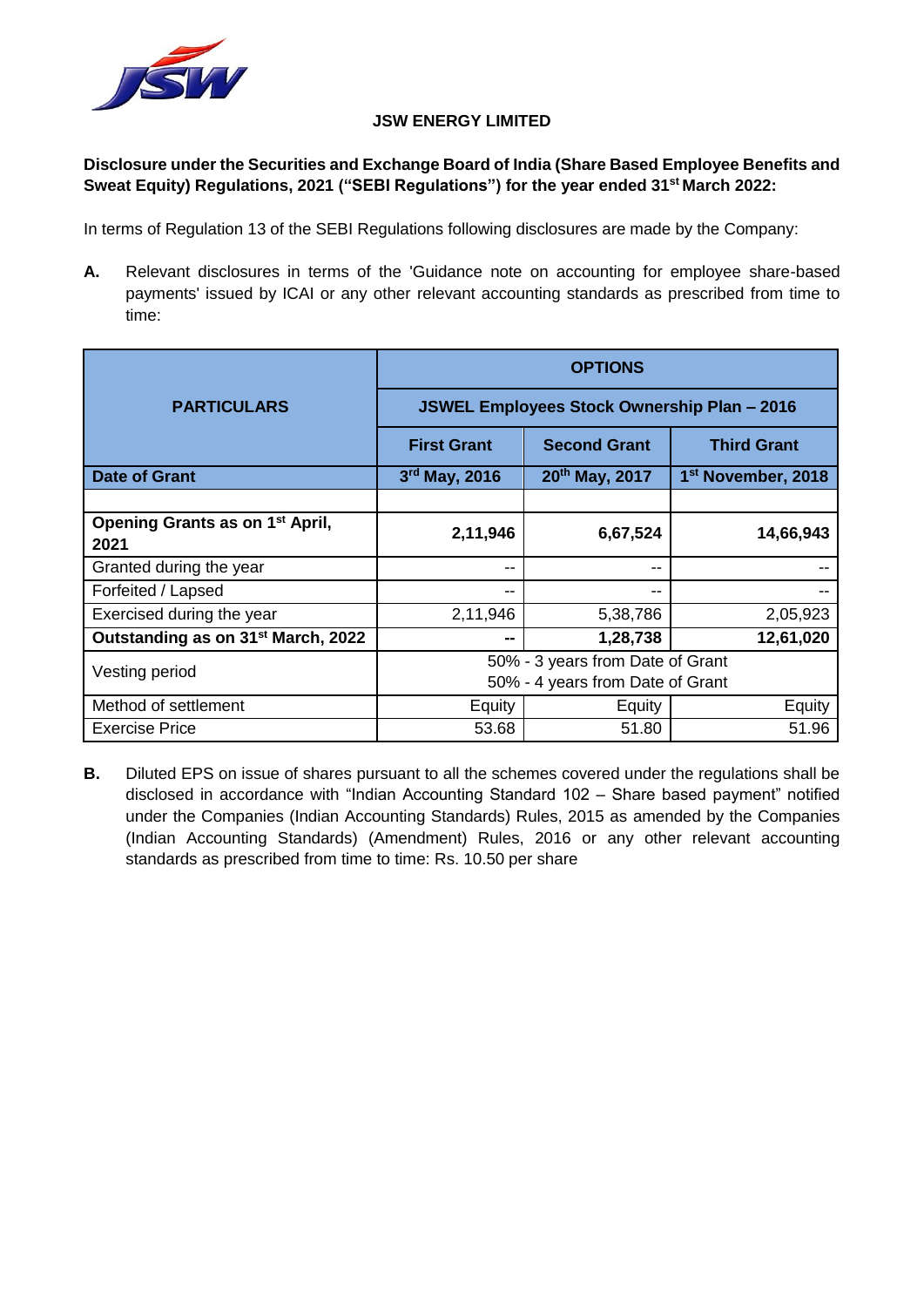

# **C. Details related to ESOS as on 31st March, 2022:**

| Sr. No.                                                                                                                                                                                                                                       | <b>Scheme Name</b>               | <b>JSWEL Employees Stock Ownership Plan - 2016</b>                                                                                                                                                             |                                                                                                                                                                                                                                       |                                                                                                                                                                                                                                               |
|-----------------------------------------------------------------------------------------------------------------------------------------------------------------------------------------------------------------------------------------------|----------------------------------|----------------------------------------------------------------------------------------------------------------------------------------------------------------------------------------------------------------|---------------------------------------------------------------------------------------------------------------------------------------------------------------------------------------------------------------------------------------|-----------------------------------------------------------------------------------------------------------------------------------------------------------------------------------------------------------------------------------------------|
| 1.                                                                                                                                                                                                                                            | Date of Shareholders' Approval   | 23rd March, 2016                                                                                                                                                                                               | 23rd March, 2016                                                                                                                                                                                                                      | 23rd March, 2016                                                                                                                                                                                                                              |
| 2.                                                                                                                                                                                                                                            | Date of Grant                    | 3rd May, 2016                                                                                                                                                                                                  | 20th May, 2017                                                                                                                                                                                                                        | 1 <sup>st</sup> November, 2018                                                                                                                                                                                                                |
| 3.                                                                                                                                                                                                                                            | Total Number of Options approved | 24,47,355                                                                                                                                                                                                      | 24,94,660                                                                                                                                                                                                                             | 23,23,883                                                                                                                                                                                                                                     |
| 4.                                                                                                                                                                                                                                            | <b>Vesting Requirements</b>      | 50% options granted vested at<br>the end of 3 years from date of<br>Grant i.e. on 3rd May, 2019 &<br>balance 50% options granted to<br>vest at the end of 4 years from<br>date of Grant i.e. 3rd May, 2020     | 50% options granted to vest at<br>the end of 3 years from date of<br>Grant i.e. 20 <sup>th</sup> May, 2020 &<br>balance 50% options granted to<br>vest at the end of 4 years from<br>date of Grant i.e. 20 <sup>th</sup> May,<br>2021 | 50% options granted to vest at<br>the end of 3 years from date of<br>Grant i.e. 1 <sup>st</sup> November, 2021 &<br>balance 50% options granted to<br>vest at the end of 4 years from<br>date of Grant i.e. 1 <sup>st</sup> November,<br>2022 |
| 5.                                                                                                                                                                                                                                            | Exercise Price (Rs.)             | 53.68                                                                                                                                                                                                          | 51.80                                                                                                                                                                                                                                 | 51.96                                                                                                                                                                                                                                         |
| <b>Pricing Formula</b><br>6.<br>Exercise Price was at a<br>discount of 20% to the previous<br>day's closing price of<br>Company's share i.e.<br>Rs.67.10/- at the close of 2nd<br>May, 2016 on the exchange<br>having highest trading volume. |                                  | Exercise Price was at a<br>discount of 20% to the previous<br>day's closing price of<br>Company's share i.e.<br>Rs.64.75/- at the close of 19th<br>May, 2017 on the exchange<br>having highest trading volume. | Exercise Price was at a<br>discount of 20% to the previous<br>day's closing price of<br>Company's share i.e.<br>Rs.64.95/- at the close of 31 <sup>st</sup><br>October, 2018 on the exchange<br>having highest trading volume.        |                                                                                                                                                                                                                                               |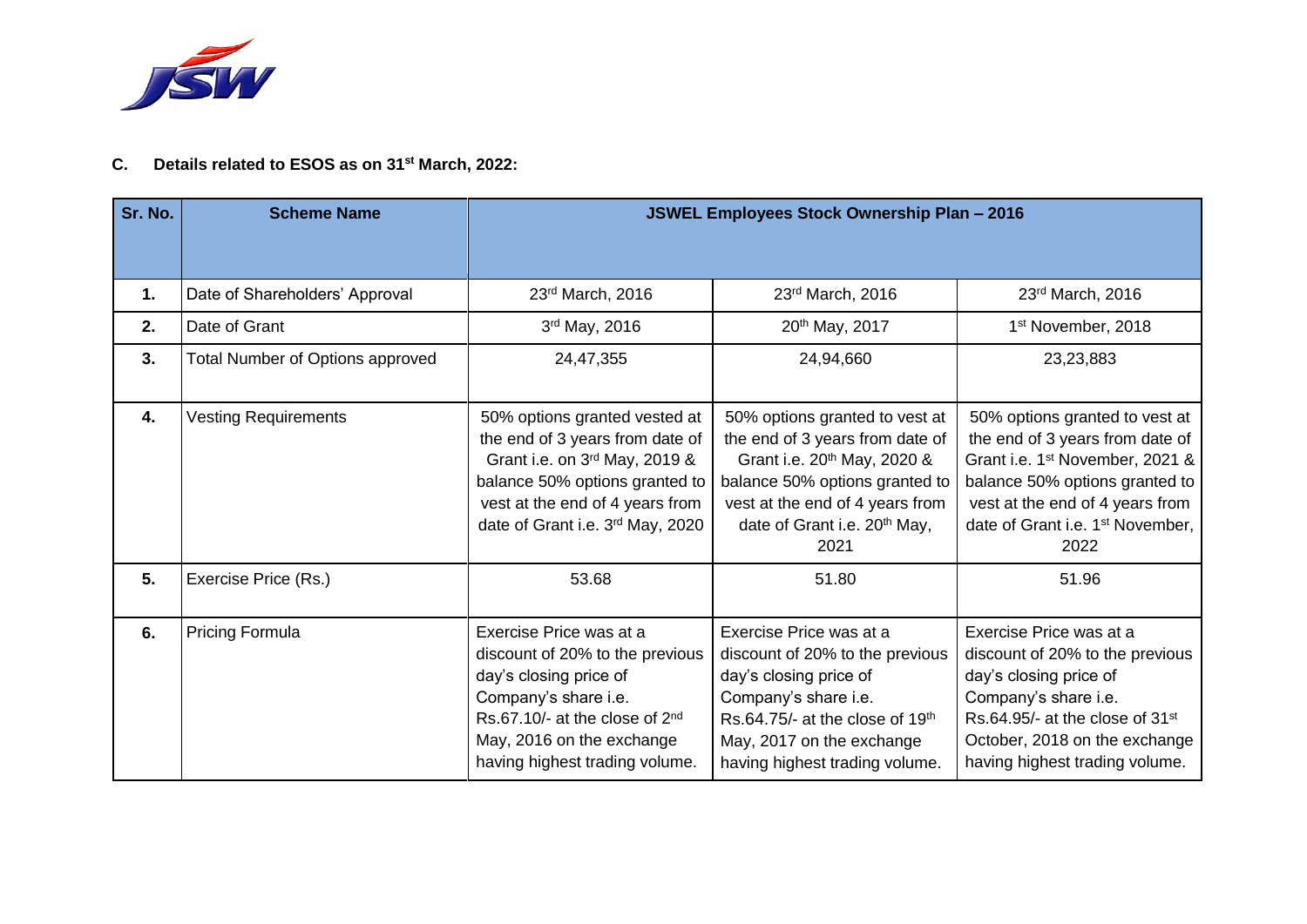

| Sr. No. | <b>Scheme Name</b>                                                                                                                                                                                                                                                                                                                                                                                                                       | <b>JSWEL Employees Stock Ownership Plan - 2016</b>                                                   |                                                                                                      |                                                                                                      |
|---------|------------------------------------------------------------------------------------------------------------------------------------------------------------------------------------------------------------------------------------------------------------------------------------------------------------------------------------------------------------------------------------------------------------------------------------------|------------------------------------------------------------------------------------------------------|------------------------------------------------------------------------------------------------------|------------------------------------------------------------------------------------------------------|
|         |                                                                                                                                                                                                                                                                                                                                                                                                                                          |                                                                                                      |                                                                                                      |                                                                                                      |
| 7.      | Maximum term of Options granted                                                                                                                                                                                                                                                                                                                                                                                                          | 4 years from date of vesting or<br>on or before 31 <sup>st</sup> March, 2026<br>whichever is earlier | 4 years from date of vesting or<br>on or before 31 <sup>st</sup> March, 2026<br>whichever is earlier | 4 years from date of vesting or<br>on or before 31 <sup>st</sup> March, 2026<br>whichever is earlier |
| 8.      | Source of Shares                                                                                                                                                                                                                                                                                                                                                                                                                         | Secondary acquisition / fresh<br>issue.                                                              | Secondary acquisition / fresh<br>issue                                                               | Secondary acquisition / fresh<br>issue                                                               |
| 9.      | Variations of terms of Options                                                                                                                                                                                                                                                                                                                                                                                                           |                                                                                                      |                                                                                                      |                                                                                                      |
| 10.     | Methods used to account                                                                                                                                                                                                                                                                                                                                                                                                                  | Fair value                                                                                           | Fair value                                                                                           | Fair value                                                                                           |
| 11.     | Where<br>the<br>company<br>opts<br>for<br>expensing of the options using the<br>intrinsic value of the options, the<br>difference between the employee<br>compensation cost so computed and<br>the employee compensation cost that<br>shall have been recognized if it had<br>used the fair value of the options shall<br>be disclosed. The impact of this<br>difference on profits and on EPS of the<br>company shall also be disclosed | Not Applicable                                                                                       |                                                                                                      |                                                                                                      |
| 12.     | Option movement during the year                                                                                                                                                                                                                                                                                                                                                                                                          |                                                                                                      | Please see Appendix A                                                                                |                                                                                                      |
| 13.     | Weighted average exercise prices and<br>weighted average fair values of options                                                                                                                                                                                                                                                                                                                                                          | Weighted Average Exercise Price / Weighted Average Fair Value of Options                             |                                                                                                      |                                                                                                      |
|         | whose exercise price either equals or<br>exceeds or is less than the market                                                                                                                                                                                                                                                                                                                                                              | Rs.53.68                                                                                             | Rs.51.80                                                                                             | Rs.51.96                                                                                             |
|         | price of the stock                                                                                                                                                                                                                                                                                                                                                                                                                       | Rs.30.78                                                                                             | Rs.28.88                                                                                             | Rs.37.99                                                                                             |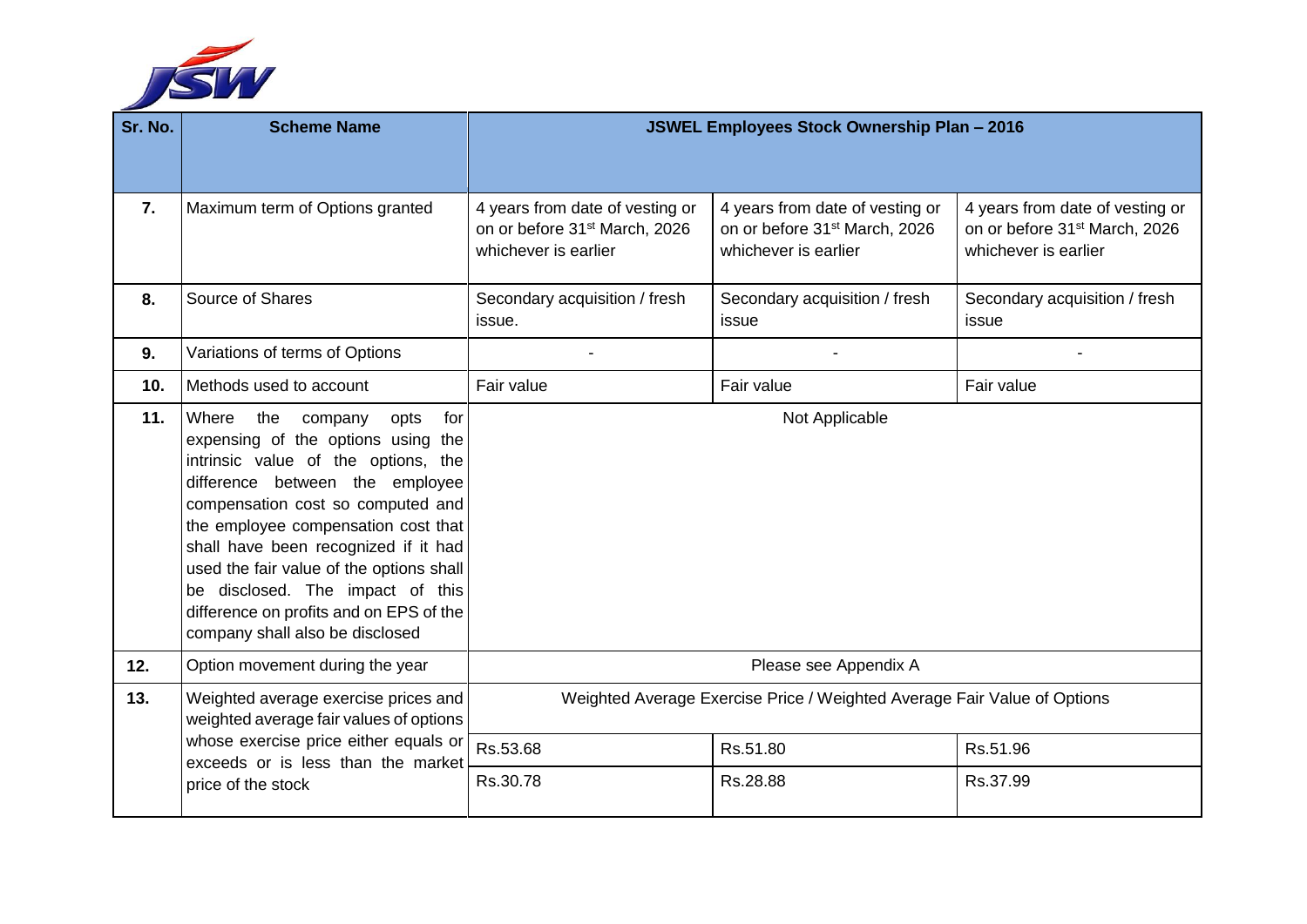

| Sr. No. | <b>Scheme Name</b>                                                                                                                                                                                                                      | <b>JSWEL Employees Stock Ownership Plan - 2016</b>                                                                                                                                                                                                                                                                                                                                                                                                                                                                                                                                                                                                                                                                                                                                             |  |  |
|---------|-----------------------------------------------------------------------------------------------------------------------------------------------------------------------------------------------------------------------------------------|------------------------------------------------------------------------------------------------------------------------------------------------------------------------------------------------------------------------------------------------------------------------------------------------------------------------------------------------------------------------------------------------------------------------------------------------------------------------------------------------------------------------------------------------------------------------------------------------------------------------------------------------------------------------------------------------------------------------------------------------------------------------------------------------|--|--|
| 14.     | Details of Options granted to senior<br>managerial Personnel                                                                                                                                                                            | Please see Appendix - B                                                                                                                                                                                                                                                                                                                                                                                                                                                                                                                                                                                                                                                                                                                                                                        |  |  |
| 15.     | Any other employee who receives in<br>any One Year of grant of Options<br>amounting to 5% or more of Options<br>granted during that Year                                                                                                | None                                                                                                                                                                                                                                                                                                                                                                                                                                                                                                                                                                                                                                                                                                                                                                                           |  |  |
| 16.     | Identified<br>employees, who<br>were<br>granted Options, during any One Year,<br>equal to or exceeding 1% of the issued<br>capital<br>(excluding<br>outstanding<br>warrants and conversions) of the<br>Company at the time of the grant | None                                                                                                                                                                                                                                                                                                                                                                                                                                                                                                                                                                                                                                                                                                                                                                                           |  |  |
| 17.     | assumptions used during the year to<br>estimate the fair value of Options<br>granted during the year                                                                                                                                    | A description of method and significant   The fair value of options has been calculated by using Black Schole's Method and significant<br>assumptions used to estimate the fair value of option are as follows:                                                                                                                                                                                                                                                                                                                                                                                                                                                                                                                                                                                |  |  |
|         | <b>Risk free Interest Rate</b>                                                                                                                                                                                                          | Zero Coupon sovereign bond<br>Zero Coupon sovereign bond<br>Zero Coupon sovereign bond<br>yields were utilized with maturity<br>yields were utilized with maturity<br>yields were utilized with maturity<br>equal to expected term of<br>equal to expected term of<br>equal to expected term of<br>option. The rate used<br>option. The rate used for<br>option. The rate used<br>for<br>for<br>calculation are as under:<br>calculation are as under:<br>calculation are as under:<br>Risk Free<br><b>Risk Free</b><br>Risk Free<br>Vesting<br>Vesting<br>Vesting<br>Rate %<br>Rate %<br>Rate %<br>Year<br>Year<br>Year<br>3rd Year<br>7.40%<br>3rd Year<br>3rd Year<br>7.78%<br>6.90%<br>$\overline{4^{th}}$ Year<br>7.47%<br>4 <sup>th</sup> Year<br>4 <sup>th</sup> Year<br>6.98%<br>7.84% |  |  |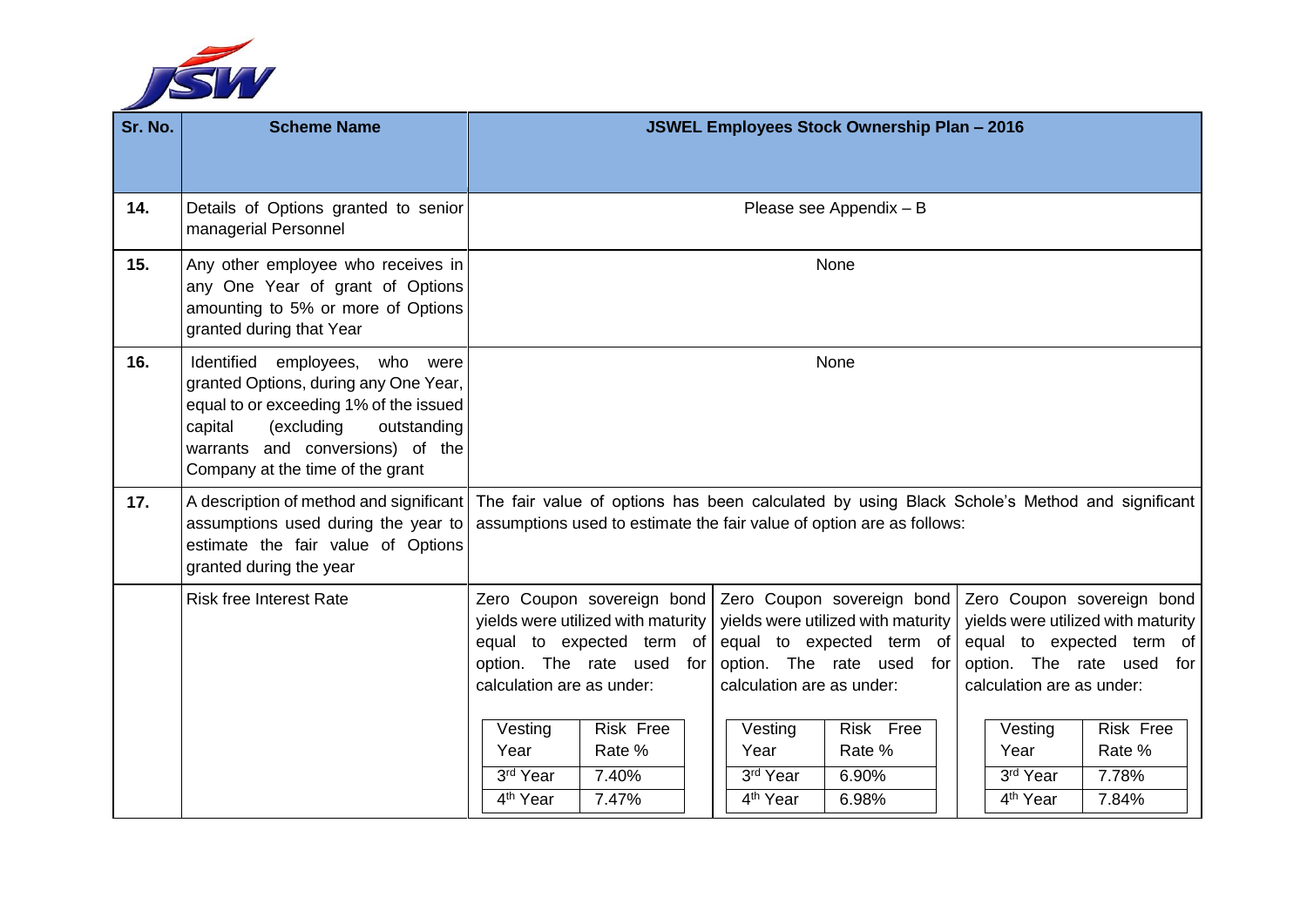

| Sr. No. | <b>Scheme Name</b>                                                  | <b>JSWEL Employees Stock Ownership Plan - 2016</b>                                                                                                                                                                                                                                                                                                                   |                                                                                                                                                                                                                                                                                                                                                                 |                                                                                                                                                                                                                                                                                                                                                                 |
|---------|---------------------------------------------------------------------|----------------------------------------------------------------------------------------------------------------------------------------------------------------------------------------------------------------------------------------------------------------------------------------------------------------------------------------------------------------------|-----------------------------------------------------------------------------------------------------------------------------------------------------------------------------------------------------------------------------------------------------------------------------------------------------------------------------------------------------------------|-----------------------------------------------------------------------------------------------------------------------------------------------------------------------------------------------------------------------------------------------------------------------------------------------------------------------------------------------------------------|
|         |                                                                     |                                                                                                                                                                                                                                                                                                                                                                      |                                                                                                                                                                                                                                                                                                                                                                 |                                                                                                                                                                                                                                                                                                                                                                 |
|         | <b>Expected Option Life</b>                                         | 5 / 6 years - The expected<br>option life is assumed to be mid-<br>way between the option vesting<br>and expiry. Since the vesting<br>period and contractual term of<br>each tranche is different, the<br>expected life for each tranche<br>will be different. The Expected<br>option life is calculated as (Year<br>to Vesting + Contractual Option<br>term) $/2$ . | 5 / 6 years - The expected<br>option life is assumed to be mid-<br>way between the option vesting<br>and expiry. Since the vesting<br>period and contractual term of<br>each tranche is different, the<br>expected life for each tranche<br>will be different. The expected<br>option life is calculated as (Year<br>to Vesting + Contractual Option<br>Term)/2 | 5 / 6 years - The expected<br>option life is assumed to be mid-<br>way between the option vesting<br>and expiry. Since the vesting<br>period and contractual term of<br>each tranche is different, the<br>expected life for each tranche<br>will be different. The expected<br>option life is calculated as (Year<br>to Vesting + Contractual Option<br>Term)/2 |
|         | <b>Expected Volatility</b>                                          | 46.32% / 44.03% - Volatility<br>was calculated using standard<br>deviation of daily change in<br>stock price. The historical<br>period considered for volatility<br>match the expected life of the<br>option                                                                                                                                                         | 44.50% / 45.16% - Volatility<br>was calculated using standard<br>deviation of daily change in<br>stock price. The historical<br>period considered for volatility<br>match the expected life of the<br>option.                                                                                                                                                   | 42.57% / 43.53% - Volatility<br>was calculated using standard<br>deviation of daily change in<br>stock price. The historical<br>period considered for volatility<br>match the expected life of the<br>option.                                                                                                                                                   |
|         | <b>Expected Dividend</b>                                            | Rs.2.00 per share                                                                                                                                                                                                                                                                                                                                                    | Rs.2.00 per share                                                                                                                                                                                                                                                                                                                                               | Rs.2.00 per share                                                                                                                                                                                                                                                                                                                                               |
|         | The price of underlying share in the<br>market at the time of grant | Rs.67.10 per share                                                                                                                                                                                                                                                                                                                                                   | Rs.64.75 per share                                                                                                                                                                                                                                                                                                                                              | Rs.64.95 per share                                                                                                                                                                                                                                                                                                                                              |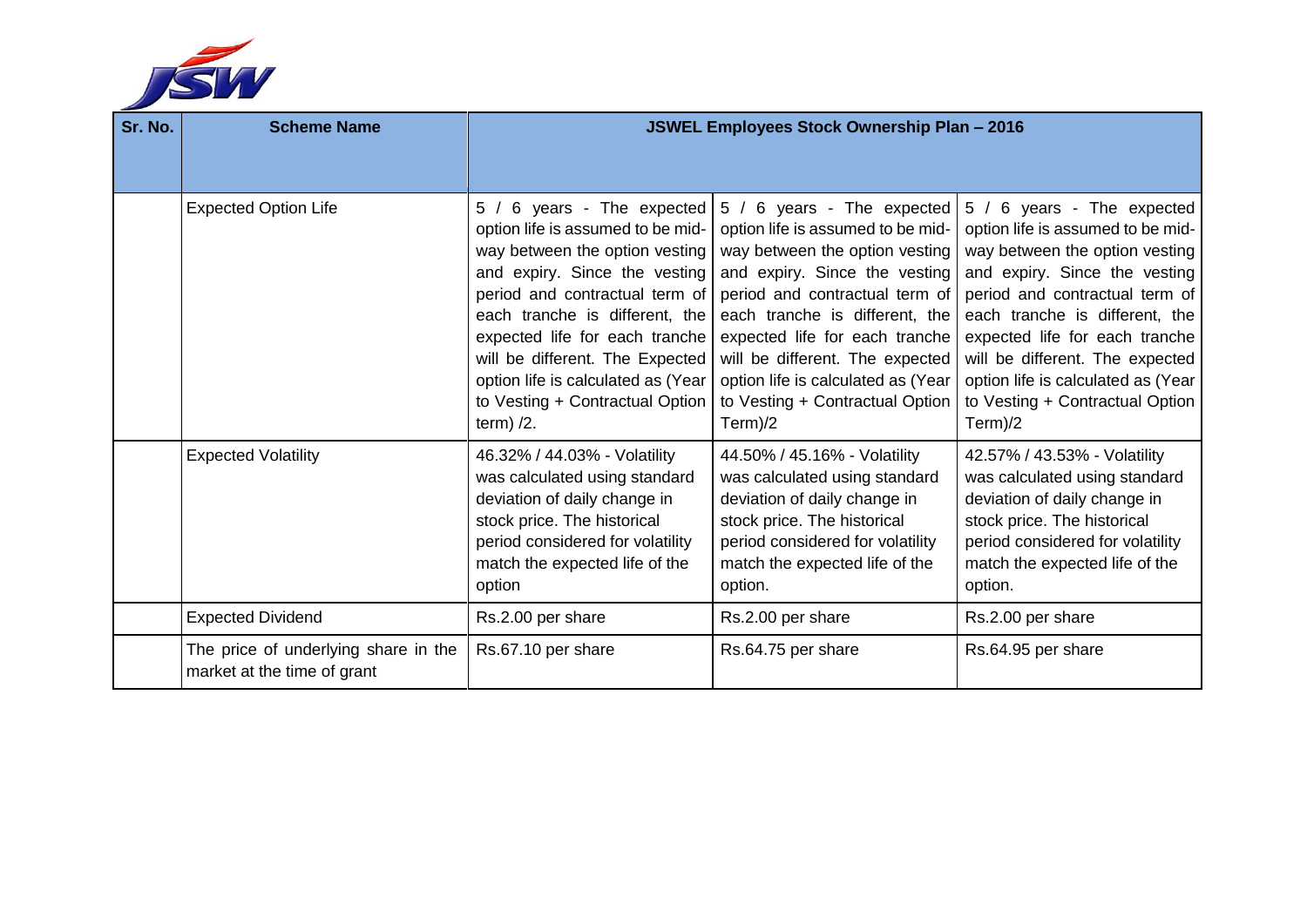

#### **i) Details related to Trust:**

The following details, *inter alia*, in connection with transactions made by the Trust meant for the purpose of administering the schemes under the regulations are disclosed as under:

| SI.<br><b>No</b> | <b>Particulars</b>                                                                                                                            | <b>For ESOP-2016</b>                                          |
|------------------|-----------------------------------------------------------------------------------------------------------------------------------------------|---------------------------------------------------------------|
|                  | Name of the Trust                                                                                                                             | <b>JSW</b><br>Energy<br><b>Employees</b><br><b>ESOP Trust</b> |
| 2                | Details of the Trustee(s)                                                                                                                     | 1. Mr. Sanjeev Doshi<br>2. Mr. K.S.N. Sriram                  |
| 3                | Amount of loan disbursed by company / any company in<br>the group, during the year                                                            | 6,46,32,356.00                                                |
| 4                | Amount of loan outstanding (repayable to company /<br>any company in the group) as at the end of the year                                     | 4,44,75,719.00                                                |
| 5                | Amount of loan, if any, taken from any other source for<br>which company / any company in the group has<br>provided any security or guarantee | Nil                                                           |
| 6                | Any other contribution made to the Trust during the year                                                                                      | Nil                                                           |

#### **ii) Brief details of transactions in shares by the Trust**

| SI.       | <b>Particulars</b>                                       | <b>JSW Energy Employees</b>      |
|-----------|----------------------------------------------------------|----------------------------------|
| <b>No</b> |                                                          | <b>ESOP Trust</b>                |
|           | Number of shares held at the beginning of the year       | 23,46,413                        |
| 2         | Number of shares acquired during the year through        | (i) 12,45,187 (ii) Nil           |
|           | (i) primary issuance (ii) secondary acquisition, also as | 0.08%                            |
|           | a percentage of paid up equity capital as at the end of  |                                  |
|           | the previous financial year, along with information on   |                                  |
|           | weighted average cost of acquisition per share           |                                  |
| 3         | Number of shares transferred to the employees / sold     | $9,56,655$ sold /<br>transferred |
|           | along with the purpose thereof*                          | pursuant to options exercised    |
|           |                                                          | by employees                     |
| 4         | Number of shares held at the end of the year             | 13,89,758                        |

#### **iii) In case of secondary acquisition of shares by the Trust**

| <b>Number of shares</b>             | As a percentage of paid-up equity capital as at the<br>end of the year immediately preceding the year in<br>which shareholders' approval was obtained |
|-------------------------------------|-------------------------------------------------------------------------------------------------------------------------------------------------------|
| Held at the beginning of the year   |                                                                                                                                                       |
| Acquired during the year            |                                                                                                                                                       |
| *Sold during the year               | Not Applicable                                                                                                                                        |
| Transferred to the employees during |                                                                                                                                                       |
| the year                            |                                                                                                                                                       |
| Held at the end of the year         |                                                                                                                                                       |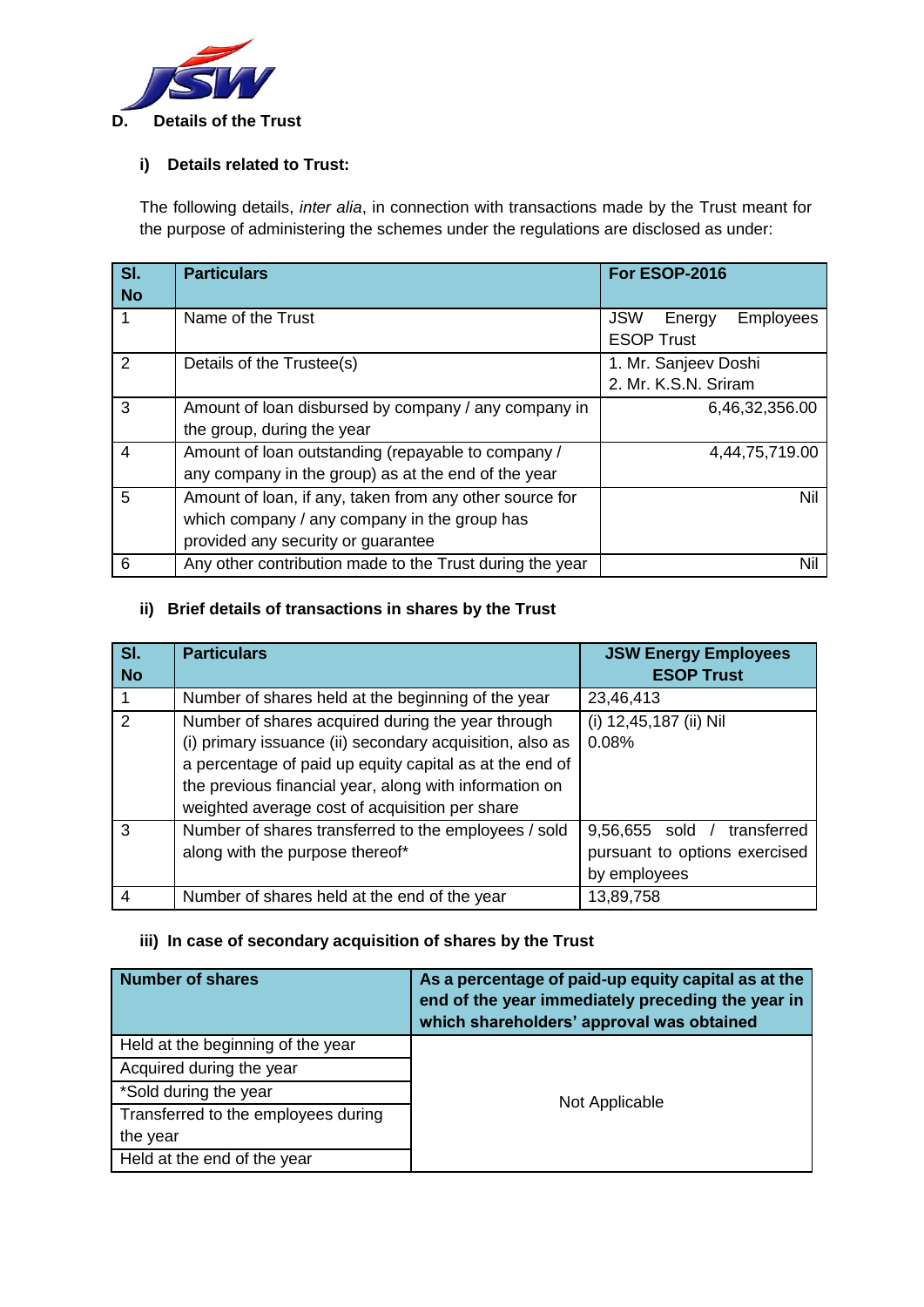

# **Appendix –A**

# **Option movement during the year (For each ESOS):**

| <b>Particulars</b>                                                    |                                        | <b>Granted on</b>                                                      |                                |  |
|-----------------------------------------------------------------------|----------------------------------------|------------------------------------------------------------------------|--------------------------------|--|
|                                                                       | 3rd May, 2016                          | 20th May, 2017                                                         | 1 <sup>st</sup> November, 2018 |  |
| Number of options outstanding at the beginning of the period          | 2,11,946                               | 6,67,524                                                               | 14,66,943                      |  |
| Number of options granted during the year                             | $- -$                                  | --                                                                     |                                |  |
| Number of options forfeited / lapsed during the year                  | --                                     |                                                                        |                                |  |
| Number of options vested during the year                              |                                        | 4,22,256                                                               | 8,22931                        |  |
| Number of options exercised during the year                           | 2,11,946                               | 5,38,786                                                               | 2,05,923                       |  |
| Number of shares arising as a result of exercise of options           | 2,11,946                               | 5,38,786                                                               | 2,05,923                       |  |
| Money realized by exercise of options (INR), if scheme is implemented |                                        | Scheme is implemented by the Trust. Total Amount received by the Trust |                                |  |
| directly by the Company                                               | during the year was Rs. 7,40,72,664.00 |                                                                        |                                |  |
| Loan repaid by the Trust during the year from exercise price received | Rs. 5,02,64,884                        |                                                                        |                                |  |
| Number of options outstanding at the end of the year                  |                                        | 1,28,738                                                               | 12,61,020                      |  |
| Number of options exercisable at the end of the year                  |                                        | 1,28,738                                                               | 12,61,020                      |  |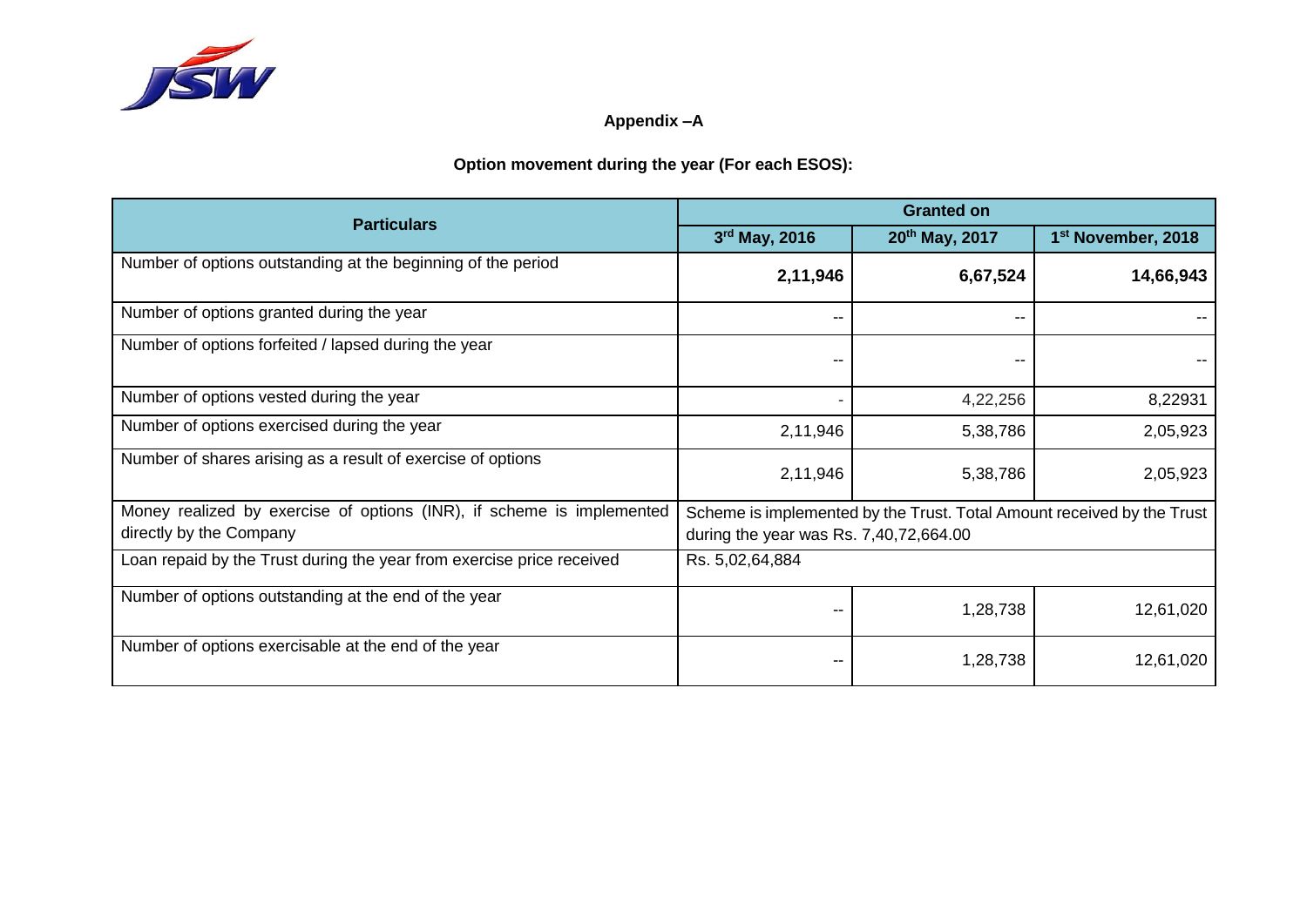

## **Appendix – B**

Details of options granted to and accepted by Senior Managerial Personnel as defined under Regulation 16(d) of SEBI (Listing Obligations and Disclosure Requirements) Regulations, 2015:

| Sr.<br>No. | <b>Name of Senior Managerial</b><br><b>Personnel</b> | <b>Designation</b>            | <b>Granted on</b><br>3rd May, 2016 | <b>Granted on</b><br>$20^{th}$ May, 2017 | <b>Granted on</b><br>1 <sup>st</sup> November, 2018 |
|------------|------------------------------------------------------|-------------------------------|------------------------------------|------------------------------------------|-----------------------------------------------------|
|            | Mr. Prashant Jain                                    | Jt. Managing Director and CEO | N.A.                               | N.A.                                     | 3,73,897                                            |
|            | Ms. Monica Chopra                                    | <b>Company Secretary</b>      | N.A.                               | 37,840                                   | 37,398                                              |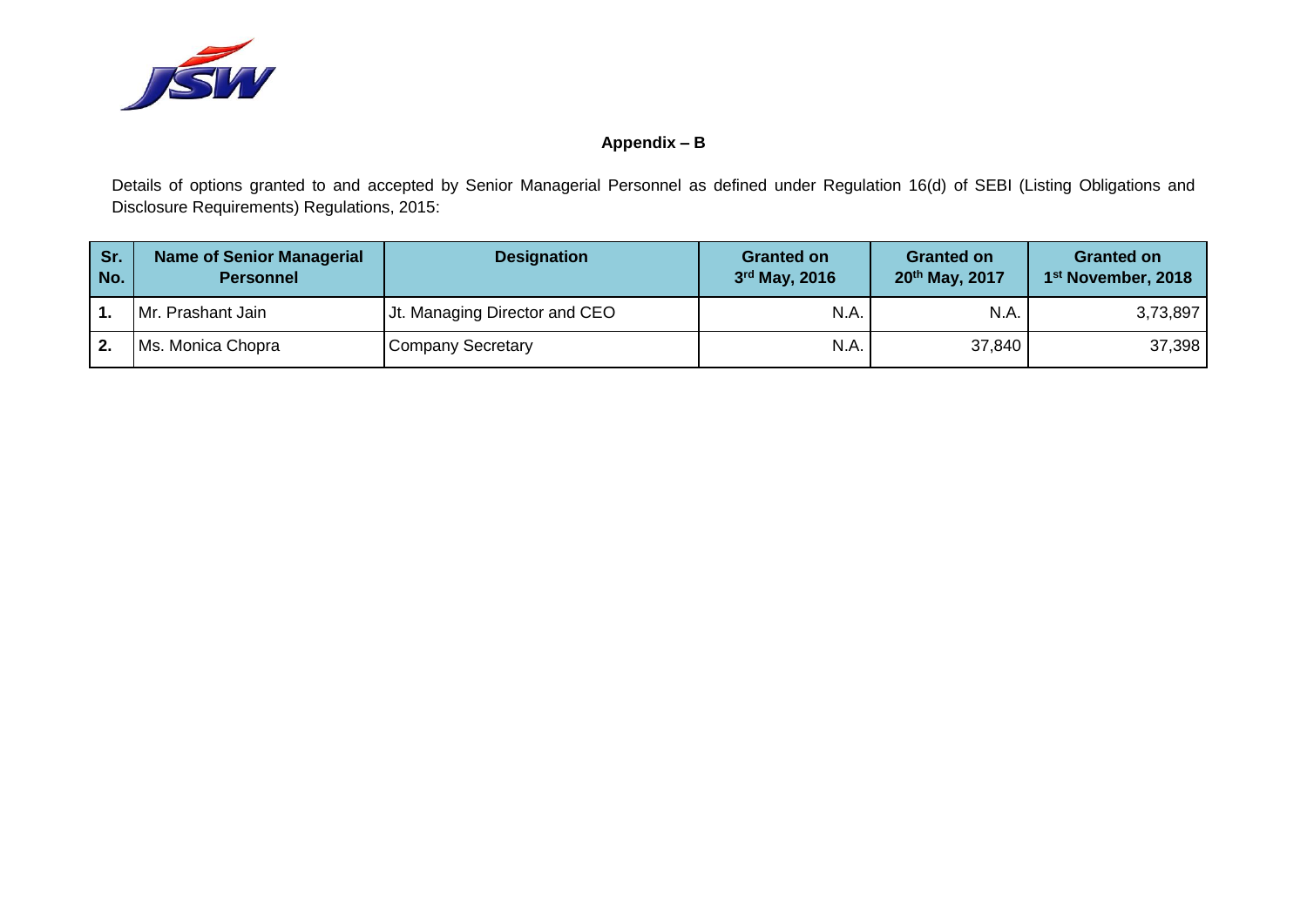

#### **JSW ENERGY LIMITED**

# **Disclosure under the Securities and Exchange Board of India (Share Based Employee Benefits and Sweat Equity) Regulations, 2021 ("SEBI Regulations") for the year ended 31st March 2022:**

In terms of Regulation 13 of the SEBI Regulations following disclosures are made by the Company:

**A.** Relevant disclosures in terms of the 'Guidance note on accounting for employee share-based payments' issued by ICAI or any other relevant accounting standards as prescribed from time to time:

|                                                          | <b>OPTIONS</b>                                                           |                                         |  |
|----------------------------------------------------------|--------------------------------------------------------------------------|-----------------------------------------|--|
| <b>PARTICULARS</b>                                       | <b>JSW Energy Employees Stock Ownership</b><br>Scheme - 2021 (ESOS 2021) |                                         |  |
|                                                          | JSWEL OPJ ESOP Plan 2021                                                 | <b>JSWEL OPJ Samruddhi Plan</b><br>2021 |  |
|                                                          | <b>First Grant</b>                                                       | <b>First Grant</b>                      |  |
| <b>Date of Grant</b>                                     | 7th August, 2021                                                         | 7 <sup>th</sup> August, 2021            |  |
|                                                          |                                                                          |                                         |  |
| <b>Opening Grants as on 1st</b>                          |                                                                          |                                         |  |
| <b>April, 2021</b>                                       |                                                                          |                                         |  |
| Granted during the year                                  | 4,77,090                                                                 | 22,39,050                               |  |
| Forfeited / Lapsed                                       | (6,900)                                                                  | (1, 10, 300)                            |  |
| Exercised during the year                                |                                                                          |                                         |  |
| Outstanding as on 31 <sup>st</sup><br><b>March, 2022</b> | 4,70,190                                                                 | 21,28,750                               |  |
|                                                          | 25% - 1 year from Date of Grant                                          | 25% - 2 years from Date of Grant        |  |
| Vesting period                                           | 25% - 2 years from Date of Grant                                         | 25% - 3 years from Date of Grant        |  |
|                                                          | 50% - 3 years from Date of Grant                                         | 50% - 4 years from Date of Grant        |  |
| Method of settlement                                     | Equity                                                                   | Equity                                  |  |
| Exercise Price (in Rs.)                                  | 10                                                                       | 10                                      |  |

**B.** Diluted EPS on issue of shares pursuant to all the schemes covered under the regulations shall be disclosed in accordance with "Indian Accounting Standard 102 – Share based payment" notified under the Companies (Indian Accounting Standards) Rules, 2015 as amended by the Companies (Indian Accounting Standards) (Amendment) Rules, 2016 or any other relevant accounting standards as prescribed from time to time: **Rs. 10.50 per share**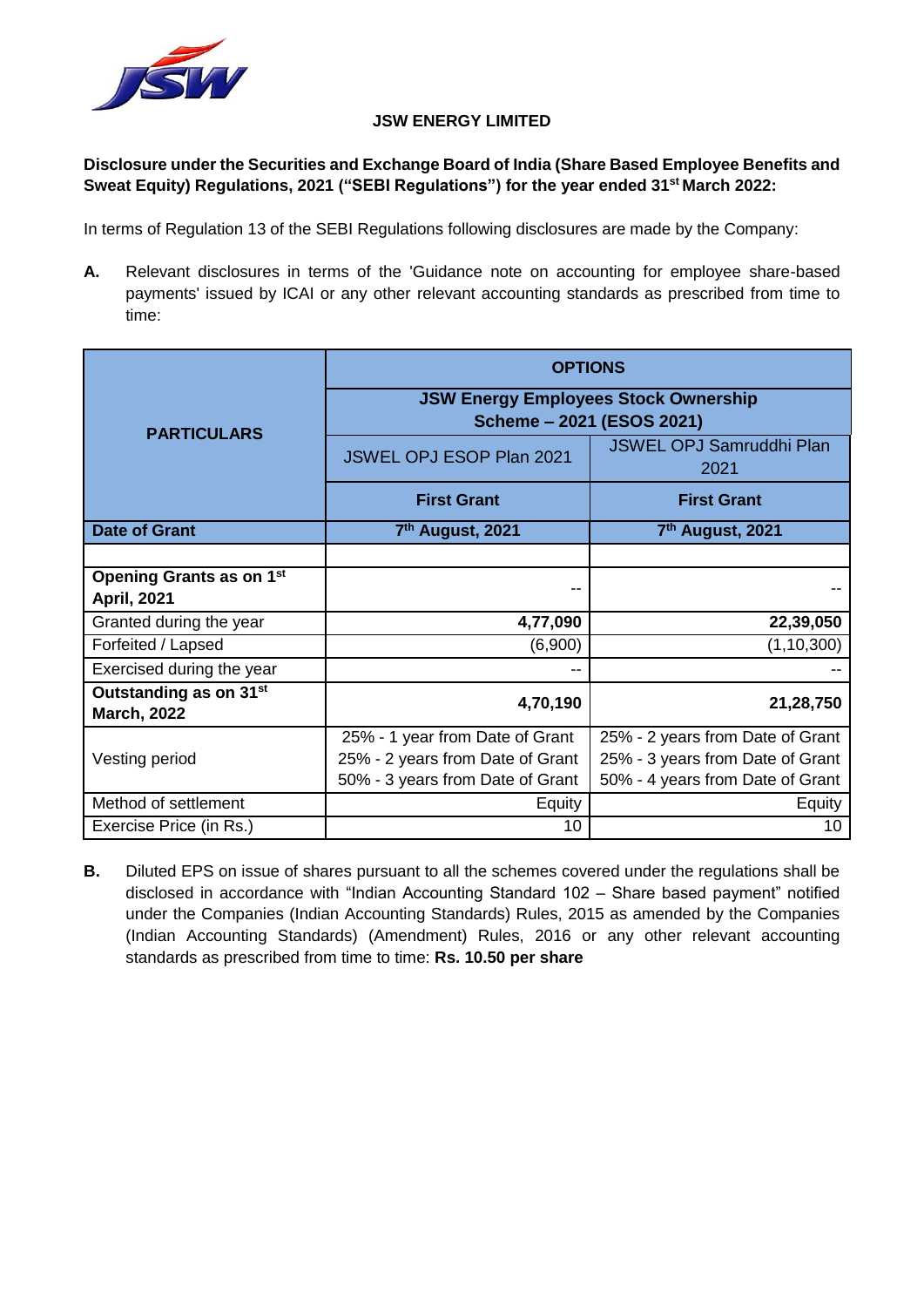

# **C. Details related to ESOS as on 31st March, 2022:**

| Sr. No. | <b>Scheme Name</b>               | <b>JSWEL OPJ ESOP Plan 2021</b>                                                                                                                                                                                                                                                                                                                                                     | <b>JSWEL OPJ Samruddhi Plan 2021</b>                                                                                                                                                                                                                                                                                                                                                                                                       |
|---------|----------------------------------|-------------------------------------------------------------------------------------------------------------------------------------------------------------------------------------------------------------------------------------------------------------------------------------------------------------------------------------------------------------------------------------|--------------------------------------------------------------------------------------------------------------------------------------------------------------------------------------------------------------------------------------------------------------------------------------------------------------------------------------------------------------------------------------------------------------------------------------------|
| 1.      | Date of Shareholders' Approval   | 4 <sup>th</sup> August, 2021                                                                                                                                                                                                                                                                                                                                                        | 4 <sup>th</sup> August, 2021                                                                                                                                                                                                                                                                                                                                                                                                               |
| 2.      | Date of Grant                    | 7 <sup>th</sup> August, 2021                                                                                                                                                                                                                                                                                                                                                        | 7 <sup>th</sup> August, 2021                                                                                                                                                                                                                                                                                                                                                                                                               |
| 3.      | Total Number of Options approved | 4,77,090                                                                                                                                                                                                                                                                                                                                                                            | 22,39,050                                                                                                                                                                                                                                                                                                                                                                                                                                  |
| 4.      | <b>Vesting Requirements</b>      | Vesting of the options granted under the ESOP<br>2021 shall be one year from the date of Grant.<br>25% of the granted options would vest on the date<br>following 1 year from the date of grant, 25% of the<br>granted options would vest on the date following<br>2 years from the date of grant and the remaining<br>50% on the date following 3 years from the date<br>of grant. | Vesting of the options granted under the ESOP<br>Samruddhi 2021 shall be at least one year from<br>the date of Grant. 25% of the granted options<br>would vest on the date following 2 years from the<br>date of respective grant, 25% of the granted<br>options would vest on the date following 3 years<br>from the date of respective grant and the<br>remaining 50% on the date following 4 years<br>from the date of respective grant |
| 5.      | Exercise Price (Rs.)             | 10.00                                                                                                                                                                                                                                                                                                                                                                               | 10.00                                                                                                                                                                                                                                                                                                                                                                                                                                      |
| 6.      | <b>Pricing Formula</b>           | Face Value of the Share                                                                                                                                                                                                                                                                                                                                                             | Face Value of the Share                                                                                                                                                                                                                                                                                                                                                                                                                    |
| 7.      | Maximum term of Options granted  | 4 years from date of vesting or on or before<br>For 1 <sup>st</sup> Grant (25%) – $7th$ August, 2026<br>For $2^{nd}$ Grant (25%) – $7^{th}$ August, 2027<br>For $3^{rd}$ Grant (50%) – $7^{th}$ August, 2028                                                                                                                                                                        | 4 years from date of vesting or on or before<br>For $1^{st}$ Grant - $7^{th}$ August, 2027<br>For $2^{nd}$ Grant - $7^{th}$ August, 2028<br>For $3rd$ Grant - $7th$ August, 2029<br>whichever is earlier                                                                                                                                                                                                                                   |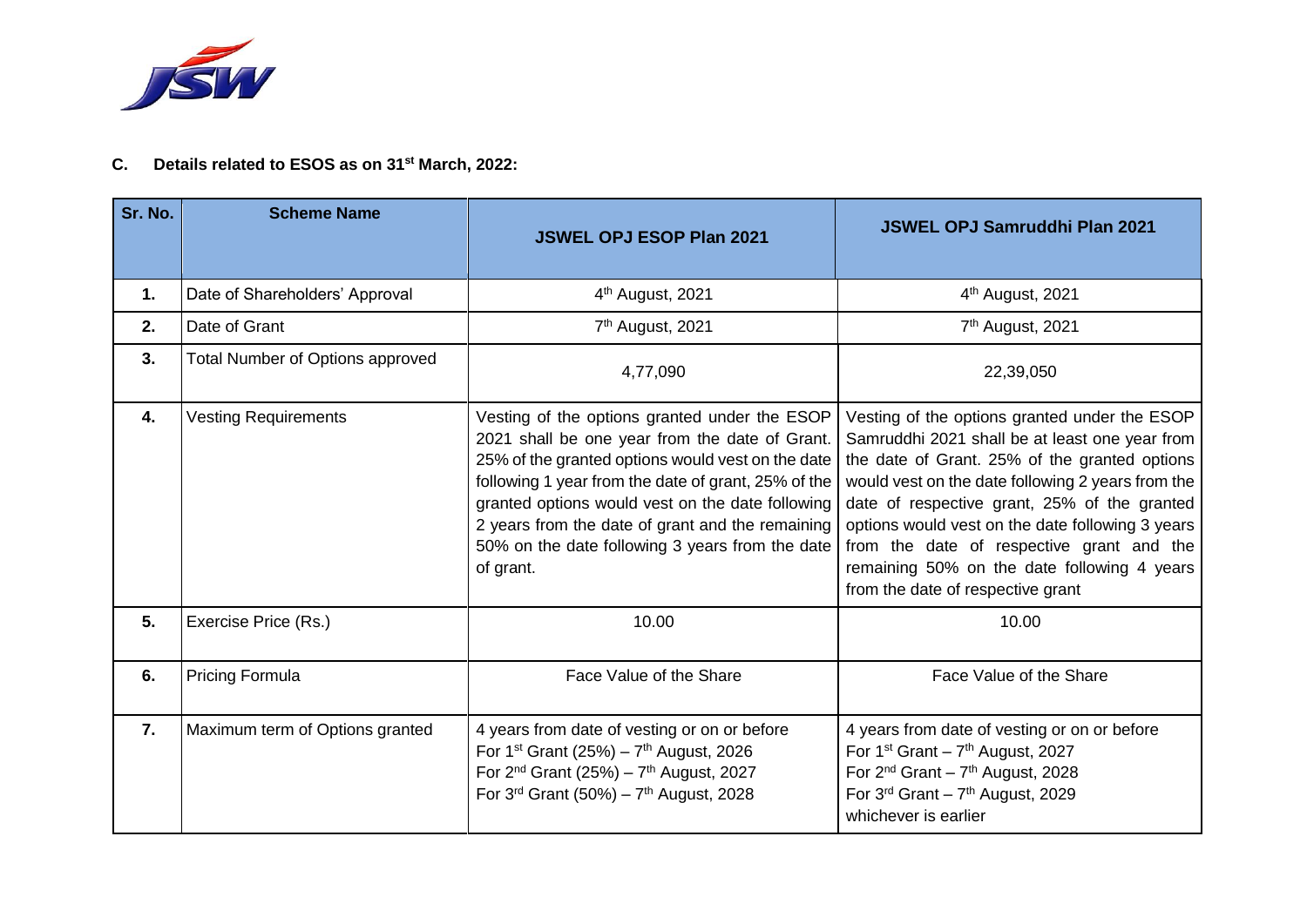

| Sr. No.        | <b>Scheme Name</b>                                                                                                                                                                                                                                                                                                                                                                                                                 | <b>JSWEL OPJ ESOP Plan 2021</b>                                          | <b>JSWEL OPJ Samruddhi Plan 2021</b> |
|----------------|------------------------------------------------------------------------------------------------------------------------------------------------------------------------------------------------------------------------------------------------------------------------------------------------------------------------------------------------------------------------------------------------------------------------------------|--------------------------------------------------------------------------|--------------------------------------|
| 8.             | Source of Shares                                                                                                                                                                                                                                                                                                                                                                                                                   | Secondary acquisition                                                    | Secondary acquisition                |
| 9 <sub>1</sub> | Variations of terms of Options                                                                                                                                                                                                                                                                                                                                                                                                     |                                                                          |                                      |
| 10.            | Methods used to account                                                                                                                                                                                                                                                                                                                                                                                                            | Fair value                                                               | Fair value                           |
| 11.            | Where the company<br>opts<br>for<br>expensing of the options using the<br>intrinsic value of the options, the<br>difference between the employee<br>compensation cost so computed and<br>the employee compensation cost that<br>shall have been recognized if it had<br>used the fair value of the options shall<br>be disclosed. The impact of this<br>difference on profits and on EPS of the<br>company shall also be disclosed | Not Applicable                                                           |                                      |
| 12.            | Option movement during the year                                                                                                                                                                                                                                                                                                                                                                                                    | Please see Appendix A                                                    |                                      |
| 13.            | Weighted average exercise prices and<br>weighted average fair values of                                                                                                                                                                                                                                                                                                                                                            | Weighted Average Exercise Price / Weighted Average Fair Value of Options |                                      |
|                | options whose exercise price either<br>equals or exceeds or is less than the<br>market price of the stock                                                                                                                                                                                                                                                                                                                          | Rs.10.00                                                                 | 10.00                                |
|                |                                                                                                                                                                                                                                                                                                                                                                                                                                    | Rs.229.88                                                                | 228.50                               |
| 14.            | Details of Options granted to senior<br>managerial Personnel                                                                                                                                                                                                                                                                                                                                                                       | Please see Appendix - B                                                  |                                      |
| 15.            | Any other employee who receives in<br>any One Year of grant of Options<br>amounting to 5% or more of Options                                                                                                                                                                                                                                                                                                                       |                                                                          | None                                 |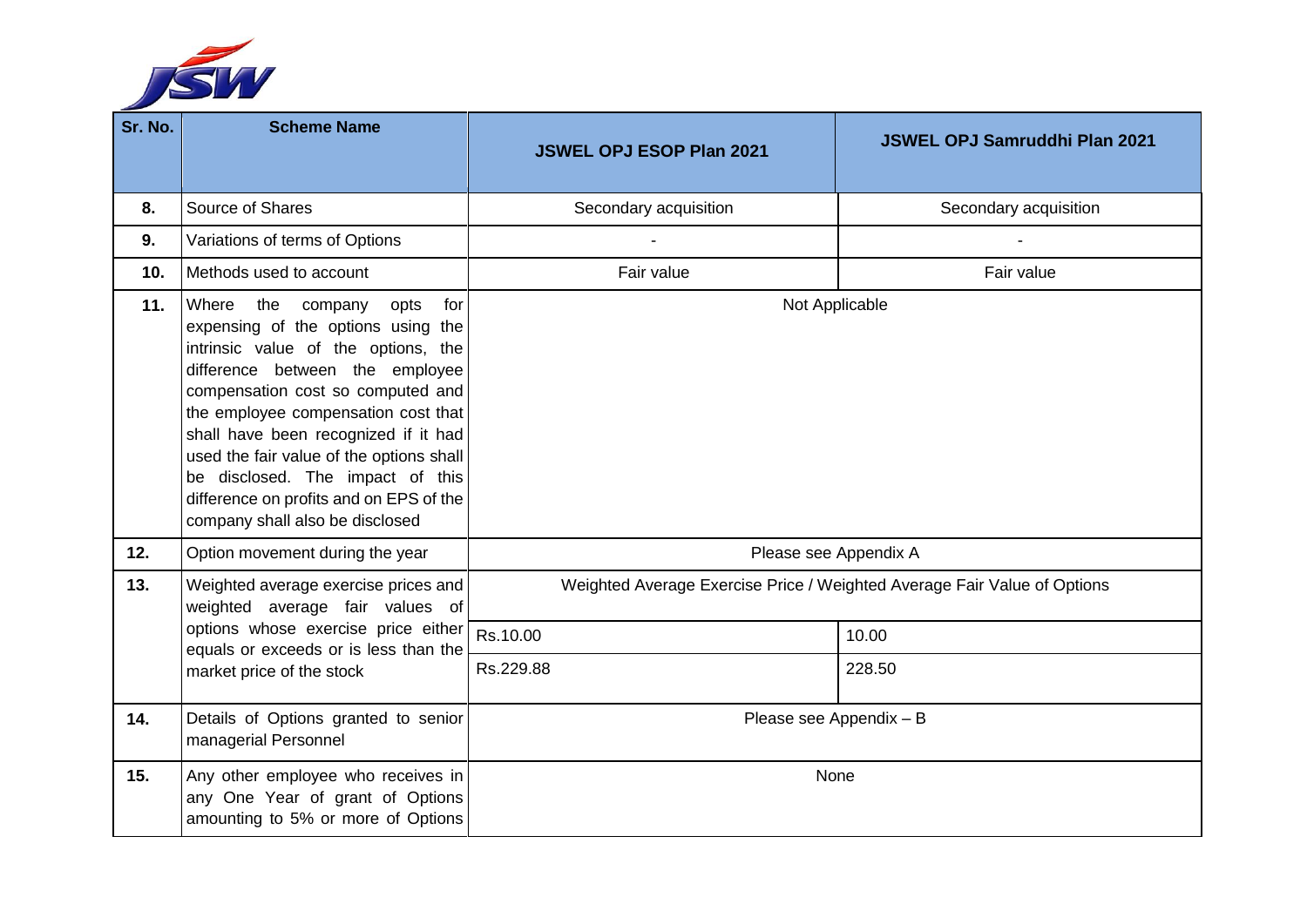

| Sr. No. | <b>Scheme Name</b>                                                                                                                                                                                                                | <b>JSWEL OPJ ESOP Plan 2021</b>                                                                                                                                                                                                                                                                                | <b>JSWEL OPJ Samruddhi Plan 2021</b>                                                                                                                                                                                                                                                                           |
|---------|-----------------------------------------------------------------------------------------------------------------------------------------------------------------------------------------------------------------------------------|----------------------------------------------------------------------------------------------------------------------------------------------------------------------------------------------------------------------------------------------------------------------------------------------------------------|----------------------------------------------------------------------------------------------------------------------------------------------------------------------------------------------------------------------------------------------------------------------------------------------------------------|
|         | granted during that Year                                                                                                                                                                                                          |                                                                                                                                                                                                                                                                                                                |                                                                                                                                                                                                                                                                                                                |
| 16.     | Identified employees, who were<br>granted Options, during any One Year,<br>equal to or exceeding 1% of the issued<br>(excluding<br>capital<br>outstanding<br>warrants and conversions) of the<br>Company at the time of the grant | None                                                                                                                                                                                                                                                                                                           |                                                                                                                                                                                                                                                                                                                |
| 17.     | assumptions used during the year to<br>estimate the fair value of Options<br>granted during the year                                                                                                                              | A description of method and significant   The fair value of options has been calculated by using Black Scholes Method and significant<br>assumptions used to estimate the fair value of option are as follows:                                                                                                 |                                                                                                                                                                                                                                                                                                                |
|         | <b>Risk free Interest Rate</b>                                                                                                                                                                                                    | Zero Coupon sovereign bond yields were utilized<br>with maturity equal to expected term of option.<br>The rate used for calculation are as under:<br>Risk Free<br>Vesting<br>Rate %<br>Year<br>3rd Year<br>5.02%<br>4 <sup>th</sup> Year<br>5.44%<br>5.78%<br>5 <sup>th</sup> Year                             | Zero Coupon sovereign bond yields were utilized<br>with maturity equal to expected term of option.<br>The rate used for calculation are as under:<br>Risk Free<br>Vesting<br>Rate %<br>Year<br>4 <sup>th</sup> Year<br>5.44%<br>5 <sup>th</sup> Year<br>5.78%<br>6 <sup>th</sup> Year<br>6.06%                 |
|         | <b>Expected Option Life</b>                                                                                                                                                                                                       | 3 / 4 / 5 years - The expected option life is<br>assumed to be mid-way between the option<br>vesting and expiry. Since the vesting period and<br>contractual term of each tranche is different, the<br>expected life for each tranche will be different. The<br>expected option life is calculated as (Year to | 4 / 5 / 6 years - The expected option life is<br>assumed to be mid-way between the option<br>vesting and expiry. Since the vesting period and<br>contractual term of each tranche is different, the<br>expected life for each tranche will be different.<br>The expected option life is calculated as (Year to |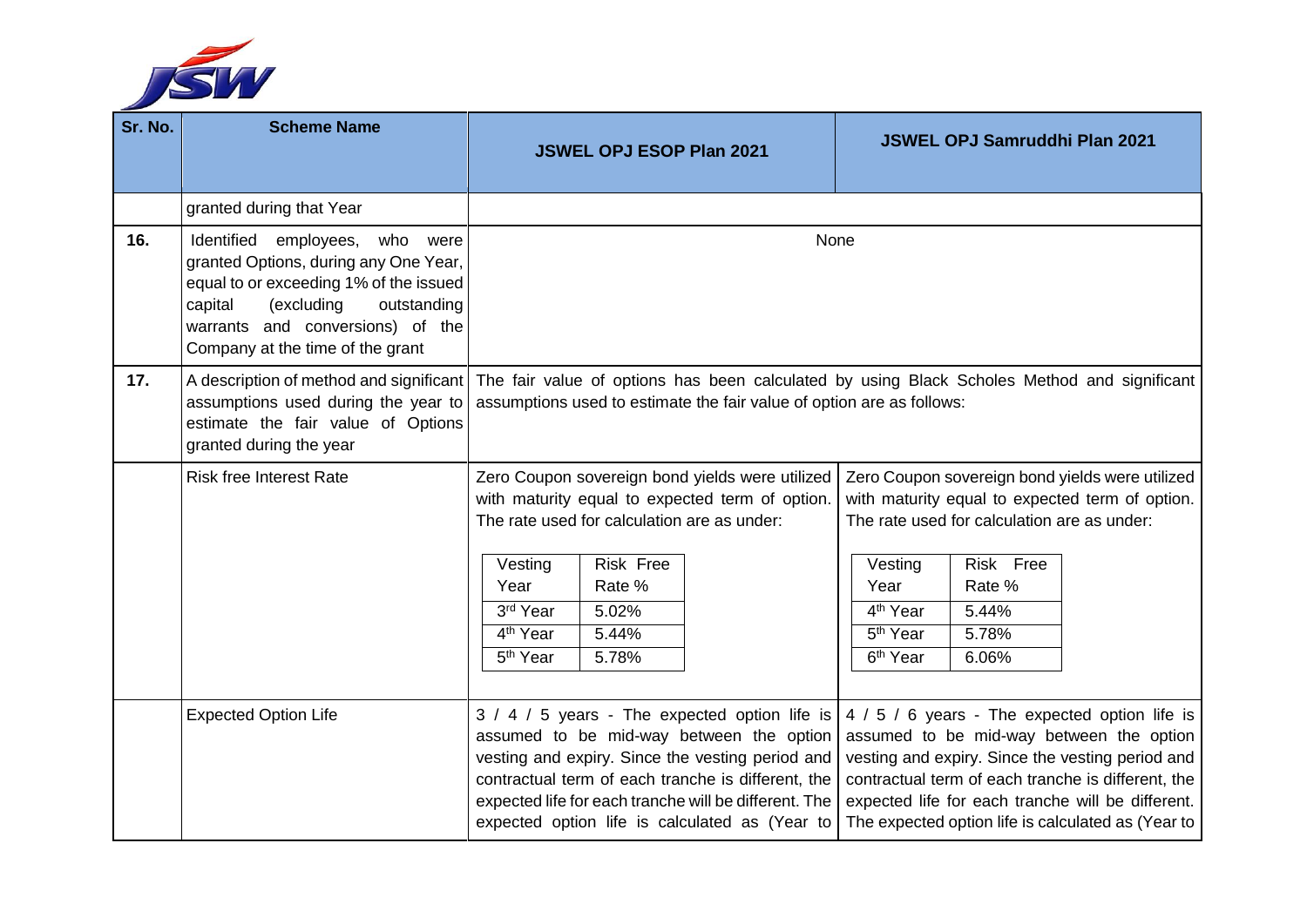

| Sr. No. | <b>Scheme Name</b>                                                  | <b>JSWEL OPJ ESOP Plan 2021</b>                                                                                                                                                                                 | <b>JSWEL OPJ Samruddhi Plan 2021</b>                                                                                                                                                                             |
|---------|---------------------------------------------------------------------|-----------------------------------------------------------------------------------------------------------------------------------------------------------------------------------------------------------------|------------------------------------------------------------------------------------------------------------------------------------------------------------------------------------------------------------------|
|         |                                                                     | Vesting + Contractual Option Term)/2                                                                                                                                                                            | Vesting + Contractual Option Term)/2                                                                                                                                                                             |
|         | <b>Expected Volatility</b>                                          | 42.53% / 42.22% / 40.85% - Volatility was<br>calculated using standard deviation of daily<br>change in stock price. The historical period<br>considered for volatility match the expected life<br>of the option | 42.22% / 40.85% / 42.45% - Volatility was<br>calculated using standard deviation of daily<br>change in stock price. The historical period<br>considered for volatility match the expected life<br>of the option. |
|         | <b>Expected Dividend</b>                                            | Rs.2.00 per share                                                                                                                                                                                               | Rs.2.00 per share                                                                                                                                                                                                |
|         | The price of underlying share in the<br>market at the time of grant | Rs.246.17 per share                                                                                                                                                                                             | Rs.246.17 per share                                                                                                                                                                                              |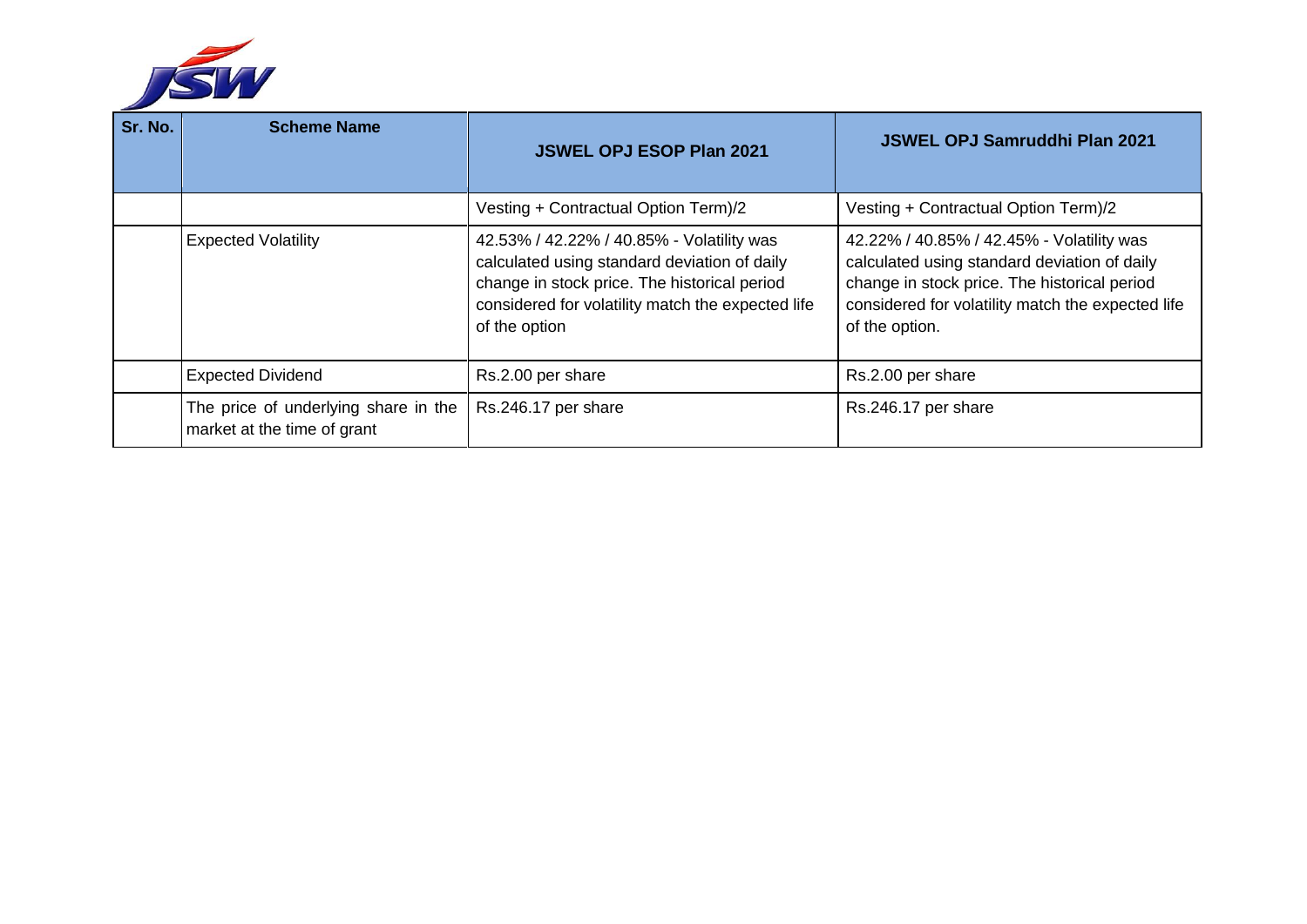

#### **i) Details related to Trust:**

The following details, *inter alia*, in connection with transactions made by the Trust meant for the purpose of administering the schemes under the regulations are disclosed as under:

| SI.<br><b>No</b> | <b>Particulars</b>                                                                                                                            | <b>JSW Energy Employees</b><br><b>Stock Ownership</b><br>Scheme - 2021 (ESOS 2021) |
|------------------|-----------------------------------------------------------------------------------------------------------------------------------------------|------------------------------------------------------------------------------------|
| $\overline{1}$   | Name of the Trust                                                                                                                             | <b>JSW</b><br><b>Employees</b><br>Energy<br><b>Welfare Trust</b>                   |
| $\overline{2}$   | Details of the Trustee(s)                                                                                                                     | 1. Mr. Sanjeev Doshi<br>2. Mr. K.S.N. Sriram                                       |
| 3                | Amount of loan disbursed by company / any company in<br>the group, during the year                                                            | 67,50,00,000.00                                                                    |
| $\overline{4}$   | Amount of loan outstanding (repayable to company /<br>any company in the group) as at the end of the year                                     | 67,50,00,000.00                                                                    |
| 5                | Amount of loan, if any, taken from any other source for<br>which company / any company in the group has<br>provided any security or guarantee | Nil                                                                                |
| 6                | Any other contribution made to the Trust during the year                                                                                      | Nil                                                                                |

# **ii) Brief details of transactions in shares by the Trust**

| SI.<br><b>No</b> | <b>Particulars</b>                                                                                                                                                                                                                                                                   | <b>JSW Energy Employees</b><br><b>Welfare Trust</b> |
|------------------|--------------------------------------------------------------------------------------------------------------------------------------------------------------------------------------------------------------------------------------------------------------------------------------|-----------------------------------------------------|
|                  | Number of shares held at the beginning of the year                                                                                                                                                                                                                                   |                                                     |
| 2                | Number of shares acquired during the year through<br>(i) primary issuance (ii) secondary acquisition, also as<br>a percentage of paid up equity capital as at the end of<br>the previous financial year, along with information on<br>weighted average cost of acquisition per share | (i) Nil (ii) 36,15,000<br>0.22%                     |
| 3                | Number of shares transferred to the employees / sold<br>along with the purpose thereof*                                                                                                                                                                                              | Nil                                                 |
| 4                | Number of shares held at the end of the year                                                                                                                                                                                                                                         | 36.15,000                                           |

#### **iii) In case of secondary acquisition of shares by the Trust**

| <b>Number of shares</b>             | As a percentage of paid-up equity capital as at the<br>end of the year immediately preceding the year in<br>which shareholders' approval was obtained |
|-------------------------------------|-------------------------------------------------------------------------------------------------------------------------------------------------------|
| Held at the beginning of the year   |                                                                                                                                                       |
| Acquired during the year            | 36,15,000                                                                                                                                             |
| Sold during the year                |                                                                                                                                                       |
| Transferred to the employees during |                                                                                                                                                       |
| the year                            |                                                                                                                                                       |
| Held at the end of the year         | 36,15,000                                                                                                                                             |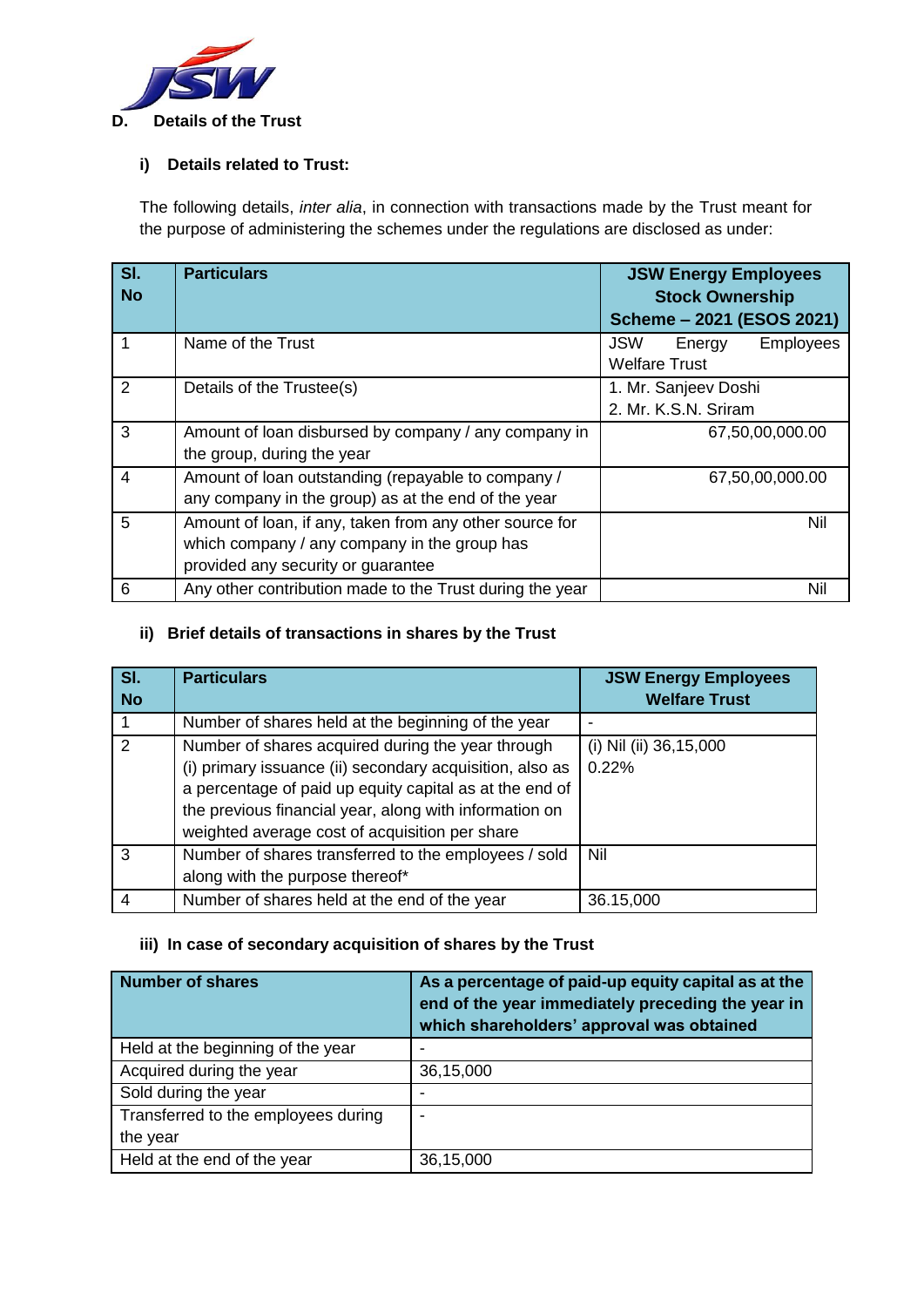

# **Appendix –A**

**Option movement during the year (For each ESOS):**

|                                                                                                  | <b>Granted on</b>                                                 |                                                                        |  |
|--------------------------------------------------------------------------------------------------|-------------------------------------------------------------------|------------------------------------------------------------------------|--|
| <b>Particulars</b>                                                                               | <b>JSWEL OPJ ESOP Plan</b><br>2021 (7 <sup>th</sup> August, 2021) | <b>JSWEL OPJ Samruddhi Plan</b><br>2021 (7 <sup>th</sup> August, 2021) |  |
| Number of options outstanding at the beginning of the period                                     |                                                                   |                                                                        |  |
| Number of options granted during the year                                                        | 4,77,090                                                          | 22,39,050                                                              |  |
| Number of options forfeited / lapsed during the year                                             | (6,900)                                                           | (1, 10, 300)                                                           |  |
| Number of options vested during the year                                                         |                                                                   |                                                                        |  |
| Number of options exercised during the year                                                      |                                                                   |                                                                        |  |
| Number of shares arising as a result of exercise of options                                      |                                                                   |                                                                        |  |
| Money realized by exercise of options (INR), if scheme is implemented<br>directly by the Company |                                                                   | <b>NIL</b>                                                             |  |
| Loan repaid by the Trust during the year from exercise price received                            |                                                                   | <b>NIL</b>                                                             |  |
| Number of options outstanding at the end of the year                                             | 4,70,190                                                          | 21,28,750                                                              |  |
| Number of options exercisable at the end of the year                                             | 4,70,190                                                          | 21,28,750                                                              |  |